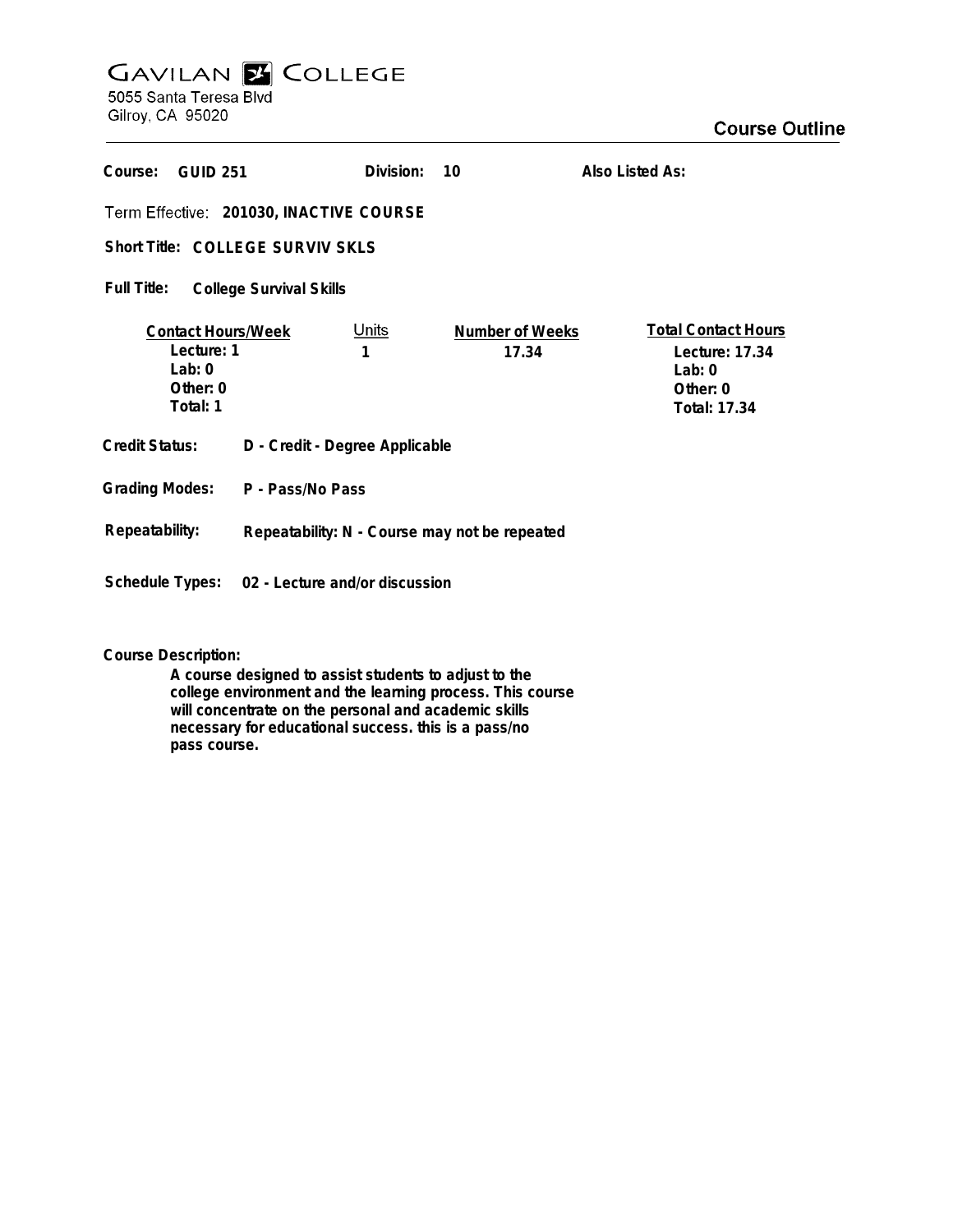**ARTICULATION and CERTIFICATE INFORMATION Associate Degree: CSU GE: IGETC: CSU TRANSFER: Not Transferable UC TRANSFER: Not Transferable**

## **PREREQUISITES:**

## **COREQUISITES:**

## **STUDENT LEARNING OUTCOMES:**

**1. To become aware of personal goals and how to achieve them through post-secondary education.**

**2. To learn the AA/AS degree and graduation requirements.**

**3. To learn the transfer requirements for the US and CSU systems.**

**4. To learn the vocational educational offerings available.**

**5. To become acquainted with college services, both support and instructional.**

**6. To develop study and learning skills.**

**7. To teach the student how to learn independently, in traditional or non-traditional modes.**

**8. To help the student develop self-discipline, confidence, and maturity in the education setting.**

### **TOPICS AND SCOPE:**

**Inactive Course: 02/22/2010**

**Introduction & Course Review Icebreaker-Introduction exercise. Review college catalog, class schedule, registration process, add/drop procedure, services available on campus.**

**2 2 Lecture: Chapter 1 - First step to change. Explain how to utilize the Discovery and Intention journal. Class exercise: Students will choose 6 qualities of the Master Student listed in Chapter 1, pages 30,**

**31, & 32 -Which they feel are most important. The students will then divide into groups and share in group those that they choose & why they felt those** were important.<br>3 2 lectu

**3 2 Lecture on Time Management. Read hand-out on tips on saving time and discuss in class. Students will review their time, monitor and**

**will decide if they need to make changes on how they spend their time.**

**4 2 Lecture on Memory. TEST on Chapter 1, 2, & 3 (test will include true/false questions, multiple choice & essay questions).**

**5 2 English 220 (Reading improvement instructor) comes to class to explain the SQ3R reading method. Lecture on Chapter 4 reading.**

**6 2 Lecture on note-taking. I will give a lecture on stress management and students will be asked**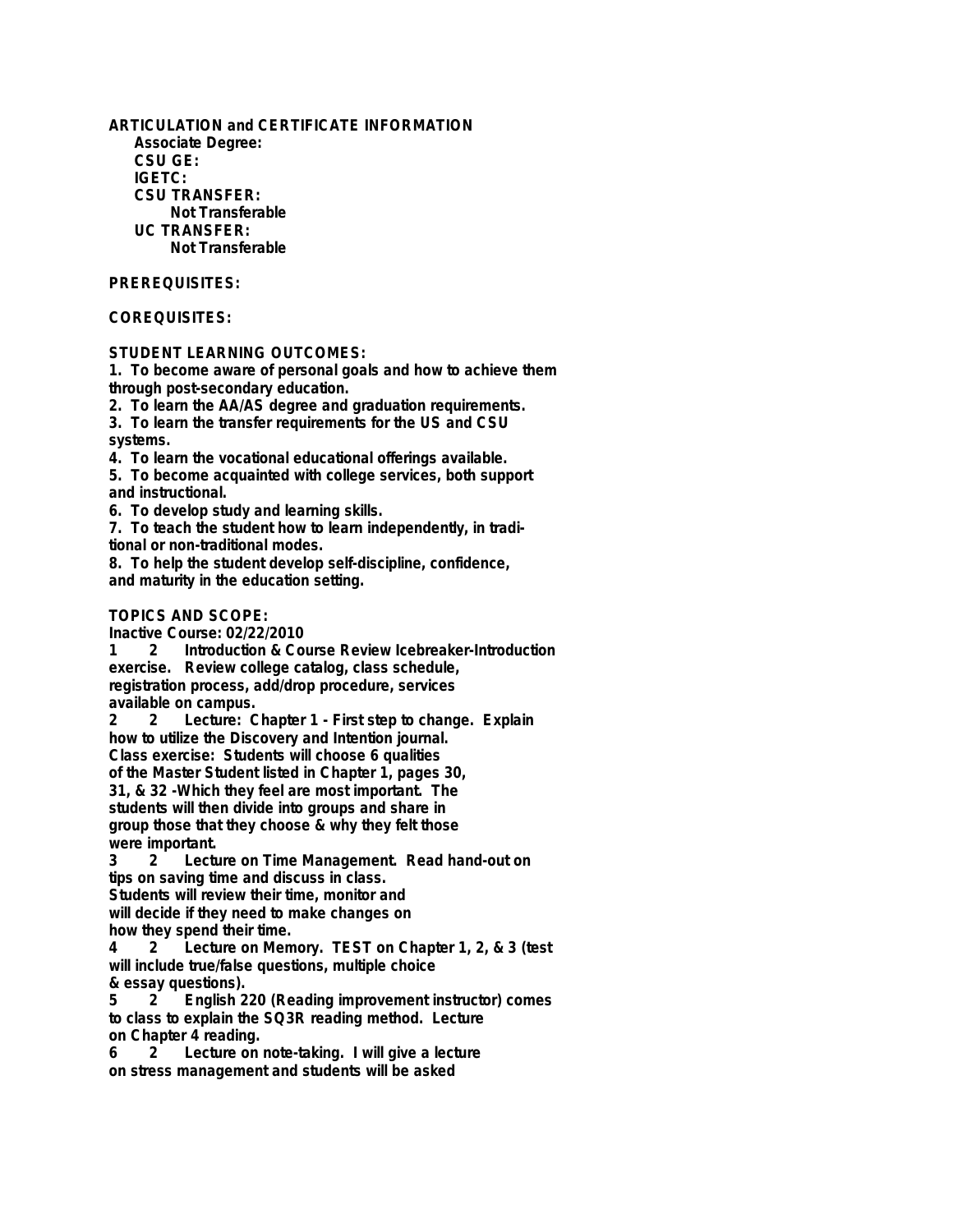**to take notes and submit them at the end of the hour.**

**7 2 We will read & discuss handouts on how to answer true/false questions, discuss absolute statements. Handout on test-taking strategies. We will review this handout in class.**

**8 2 Lecture: How to answer Essay questions. Students will be given an essay question to answer in class and we will discuss these in class. Library visit the class will meet at the library where the Librarian will explain how to utilize the card catalog, Reader's Periodical Guide to literature & where to locate material.**

**9 2 English instructor comes to class to provide students with information on how to write a term paper.**

**FINAL EXAM: (will consist of true/false questions multiple choice & essay questions.)**

**Each week the student will read appropriate chapters and complete assigned exercises commensurate with the one to two ratio, lecture-out-of-class standard.**

**COURSE OBJECTIVES:**

**1. To allow students to become familiar with one another.**

**2. To obtain a better understanding of certificate and Associate Degree requirements. Learn how to use the college catalog.**

**3. The Discovery Wheel will assist the students in discovering their strength & weaknesses.**

**4. To learn the important qualities of The Master Student.**

**Students can begin to fee comfortable sharing ideas.**

**5. Students will learn the definition of time management. They will learn time saving techniques, and learn how to develop a study schedule.**

**6. Students will develop a time plan that allows the necessary amount of study time.**

**7. Students will learn the difference between shortterm/long term memory. Learn memory techniques (ie) creating associations, recitation, mnemonic devices. Learn how attitude can affect the ability to remember.**

**8. Students will learn the stepts to SQ3R and how to utilize this to improve their reading comprehension.**

**9. Students will learn how to deal with tough reading material. Students will learn how to handle daydreaming during lectures.**

### **METHODS OF INSTRUCTION:**

**Lecture, class discussion, audio-visual presentations and small group interaction.**

#### **REPRESENTATIVE TEXTBOOKS:**

**^u"The Master Student"^s, a Gavilan College catalog, and a schedule of classes.** Reading Level: determined to be \_\_\_7th\_ grade by \_ **Other Materials Required to be Purchased by the Student:**

**SUPPLEMENTAL DATA: Basic Skills: N**